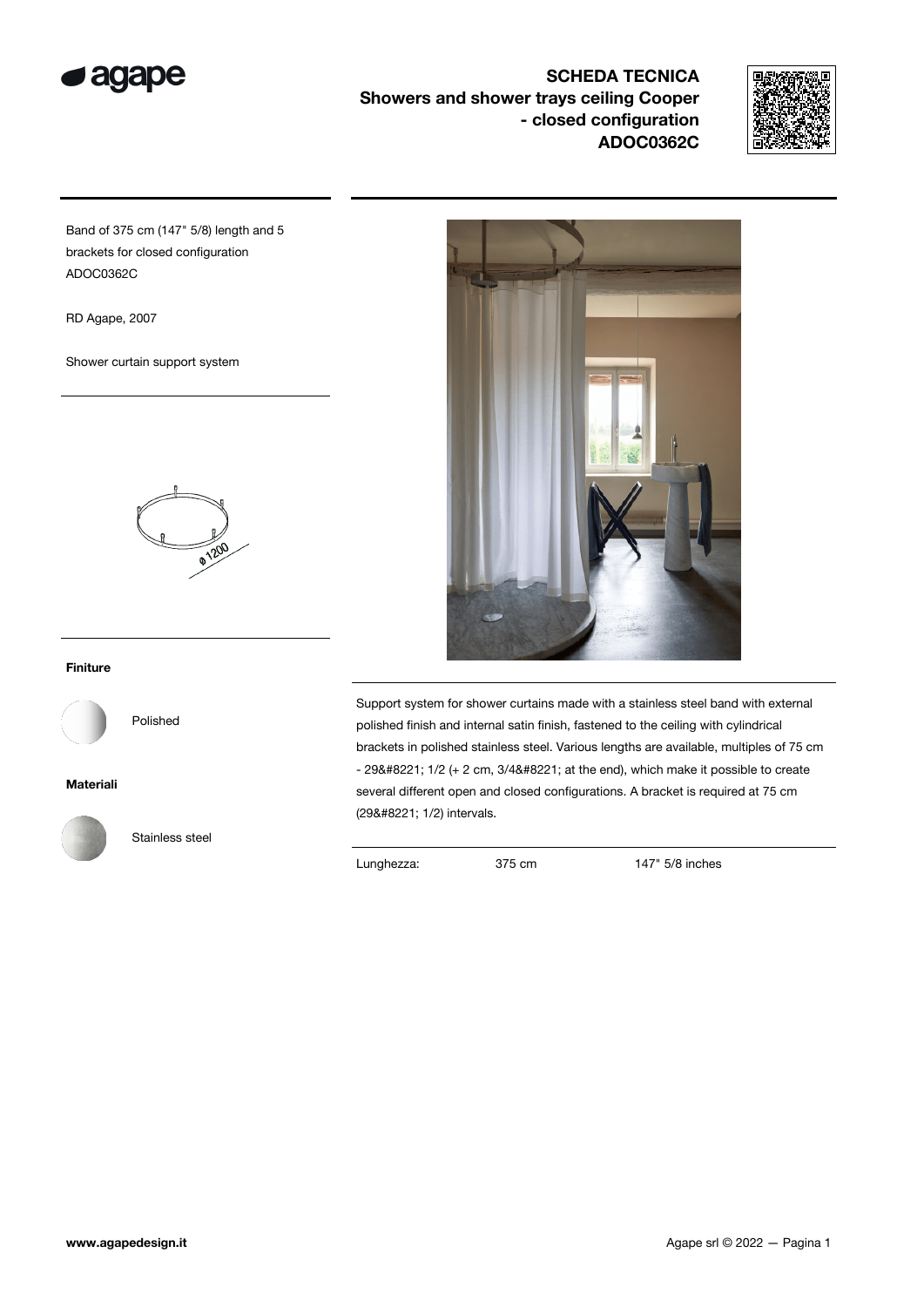

SCHEDA TECNICA Showers and shower trays ceiling Cooper closed configuration ADOC0362C



Example of possible use.Each configuration can be modified depending to your needs.

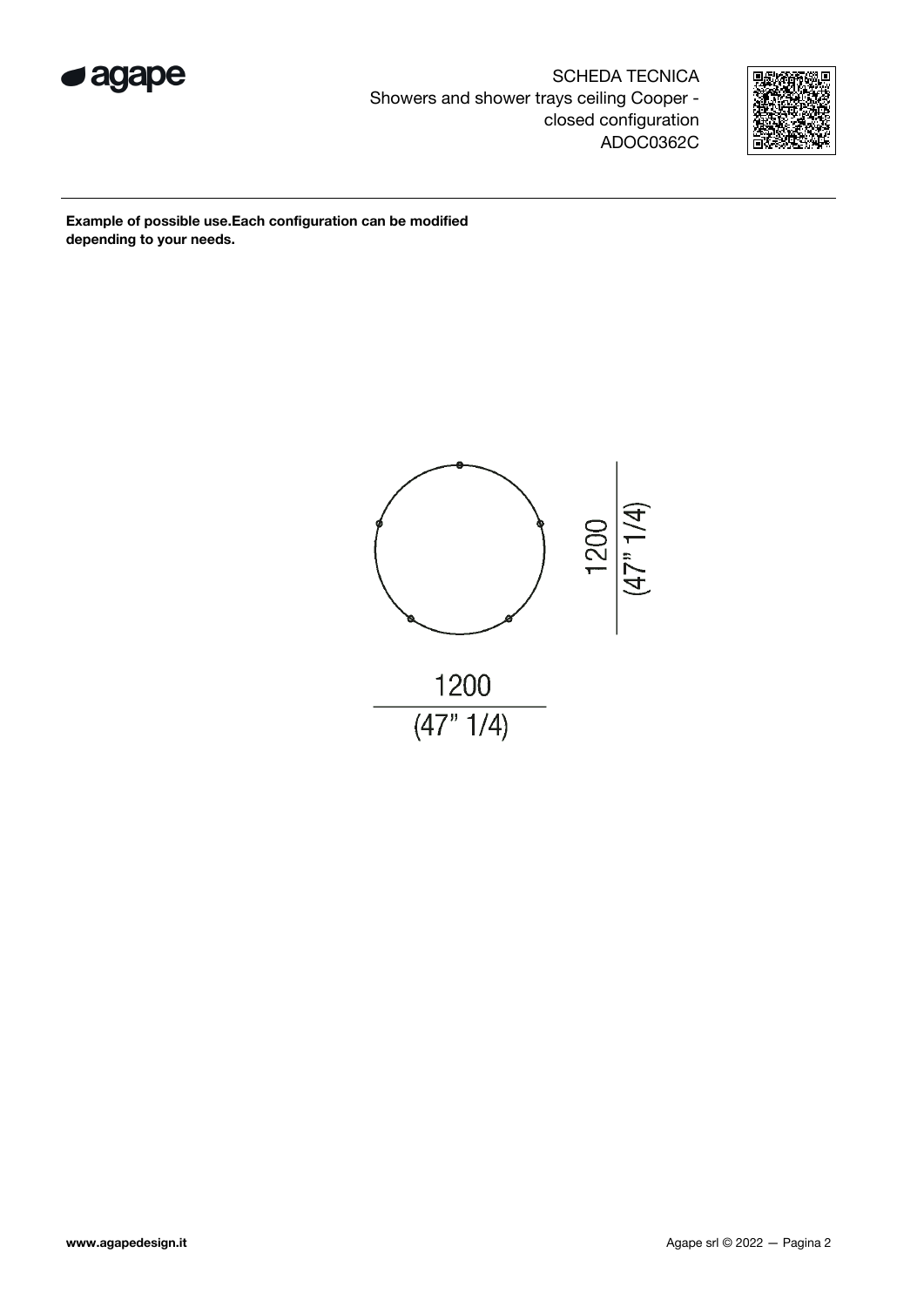

SCHEDA TECNICA Showers and shower trays ceiling Cooper - closed configuration ADOC0362C



Example of possible use.Each configuration can be modified depending to your needs.